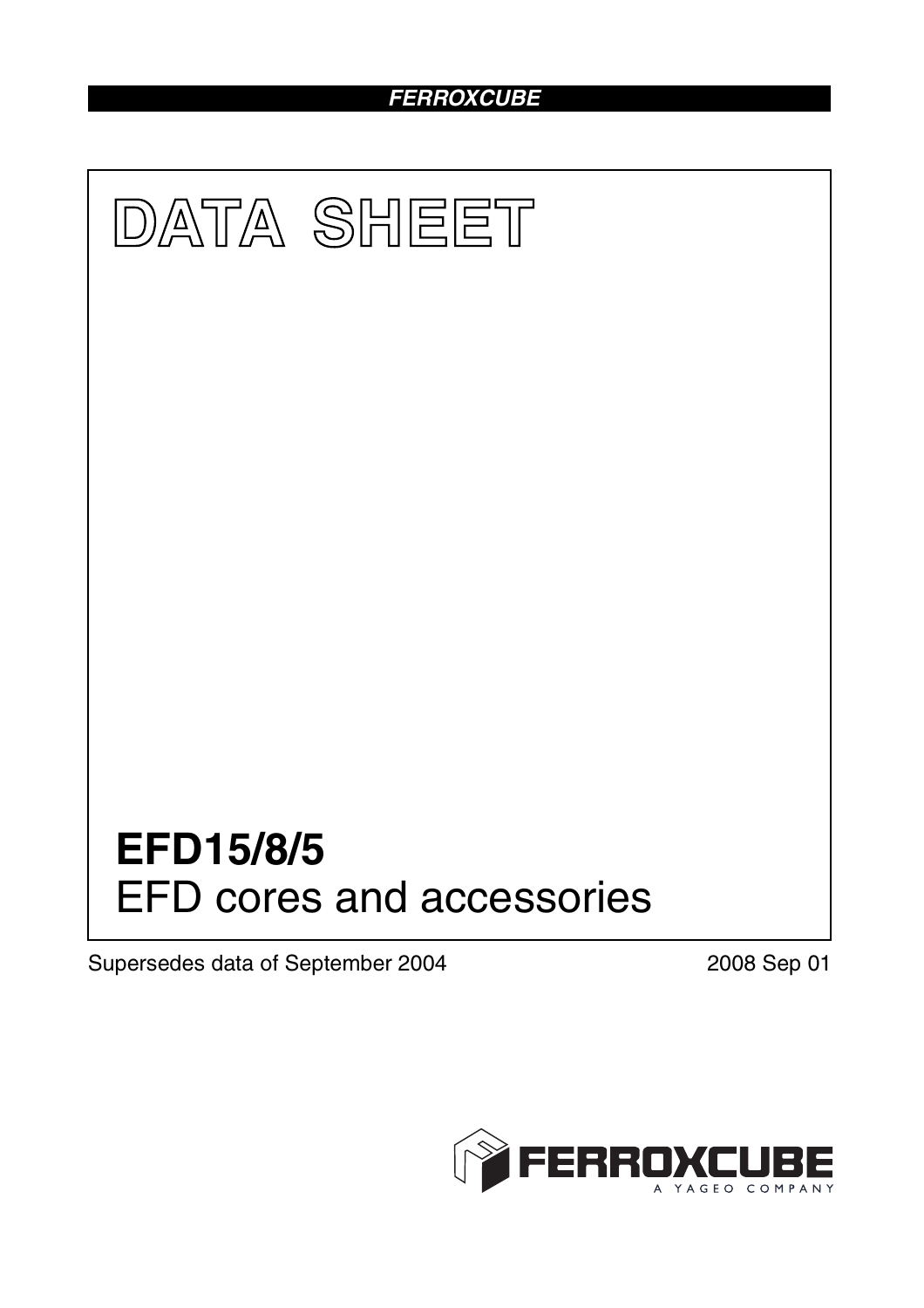## **CORES**

# **Effective core parameters**

| <b>SYMBOL</b>             | <b>PARAMETER</b>  | <b>VALUE</b>  | <b>UNIT</b>     |
|---------------------------|-------------------|---------------|-----------------|
| $\Sigma(I/A)$             | core factor (C1)  | 2.27          | $mm-1$          |
| $V_{e}$                   | effective volume  | 510           | mm <sup>3</sup> |
| l <sub>e</sub>            | effective length  | 34.0          | mm              |
| $\mathsf{A}_{\mathsf{e}}$ | effective area    | 15.0          | mm <sup>2</sup> |
| <b>min</b>                | minimum area      | 12.2          | mm <sup>2</sup> |
| m                         | mass of core half | $\approx$ 1.4 | g               |



Fig.1 EFD15/8/5 core half.

### **Core sets**

Clamping force for  $A_L$  measurements, 20  $\pm$ 5 N.

| <b>GRADE</b>    | $A_L$<br>(nH) | $\mu_{\mathbf{e}}$ | <b>AIR GAP</b><br>$(\mu m)$ | <b>TYPE NUMBER</b>    |
|-----------------|---------------|--------------------|-----------------------------|-----------------------|
| 3C90            | $63 + 5%$     | $\approx$ 115      | $\approx 400$               | EFD15/8/5-3C90-A63-S  |
|                 | $100 + 8%$    | $\approx$ 180      | $\approx 220$               | EFD15/8/5-3C90-A100-S |
|                 | $160 + 10%$   | $\approx 290$      | $\approx$ 120               | EFD15/8/5-3C90-A160-S |
|                 | 950 ± 25%     | $\approx 1700$     | $\approx 0$                 | EFD15/8/5-3C90-S      |
| 3C94            | $63 + 5%$     | $\approx$ 115      | $\approx 400$               | EFD15/8/5-3C94-A63-S  |
|                 | $100 + 8%$    | $\approx$ 180      | $\approx 220$               | EFD15/8/5-3C94-A100-S |
|                 | $160 + 10%$   | $\approx 290$      | $\approx$ 120               | EFD15/8/5-3C94-A160-S |
|                 | $950 + 25%$   | $\approx$ 1700     | $\approx$ 0                 | EFD15/8/5-3C94-S      |
| 3C95<br>des     | 1140 ±25%     | $\approx 2070$     | $\approx 0$                 | EFD15/8/5-3C95-S      |
| 3C96<br>des     | 850 ± 25%     | $\approx$ 1520     | $\approx$ 0                 | EFD15/8/5-3C96-S      |
| 3F <sub>3</sub> | $63 + 5%$     | $\approx$ 115      | $\approx 400$               | EFD15/8/5-3F3-A63-S   |
|                 | $100 + 8%$    | $\approx$ 180      | $\approx 220$               | EFD15/8/5-3F3-A100-S  |
|                 | $160 + 10%$   | $\approx 290$      | $\approx$ 120               | EFD15/8/5-3F3-A160-S  |
|                 | 780 ± 25%     | $\approx$ 1400     | $\approx 0$                 | EFD15/8/5-3F3-S       |
| 3F35<br>des     | 630 $\pm$ 25% | $\approx$ 1130     | $\approx 0$                 | EFD15/8/5-3F35-S      |
| 3F4<br>des      | $63 + 5%$     | $\approx$ 115      | $\approx 360$               | EFD15/8/5-3F4-A63-S   |
|                 | $100 + 8%$    | $\approx$ 180      | $\approx$ 190               | EFD15/8/5-3F4-A100-S  |
|                 | $160 + 10%$   | $\approx 290$      | $\approx 90$                | EFD15/8/5-3F4-A160-S  |
|                 | 400 $\pm$ 25% | $\approx 720$      | $\approx 0$                 | EFD15/8/5-3F4-S       |
| 3F45<br>ெ       | 400 ± 25%     | $\approx 720$      | $\approx 0$                 | EFD15/8/5-3F45-S      |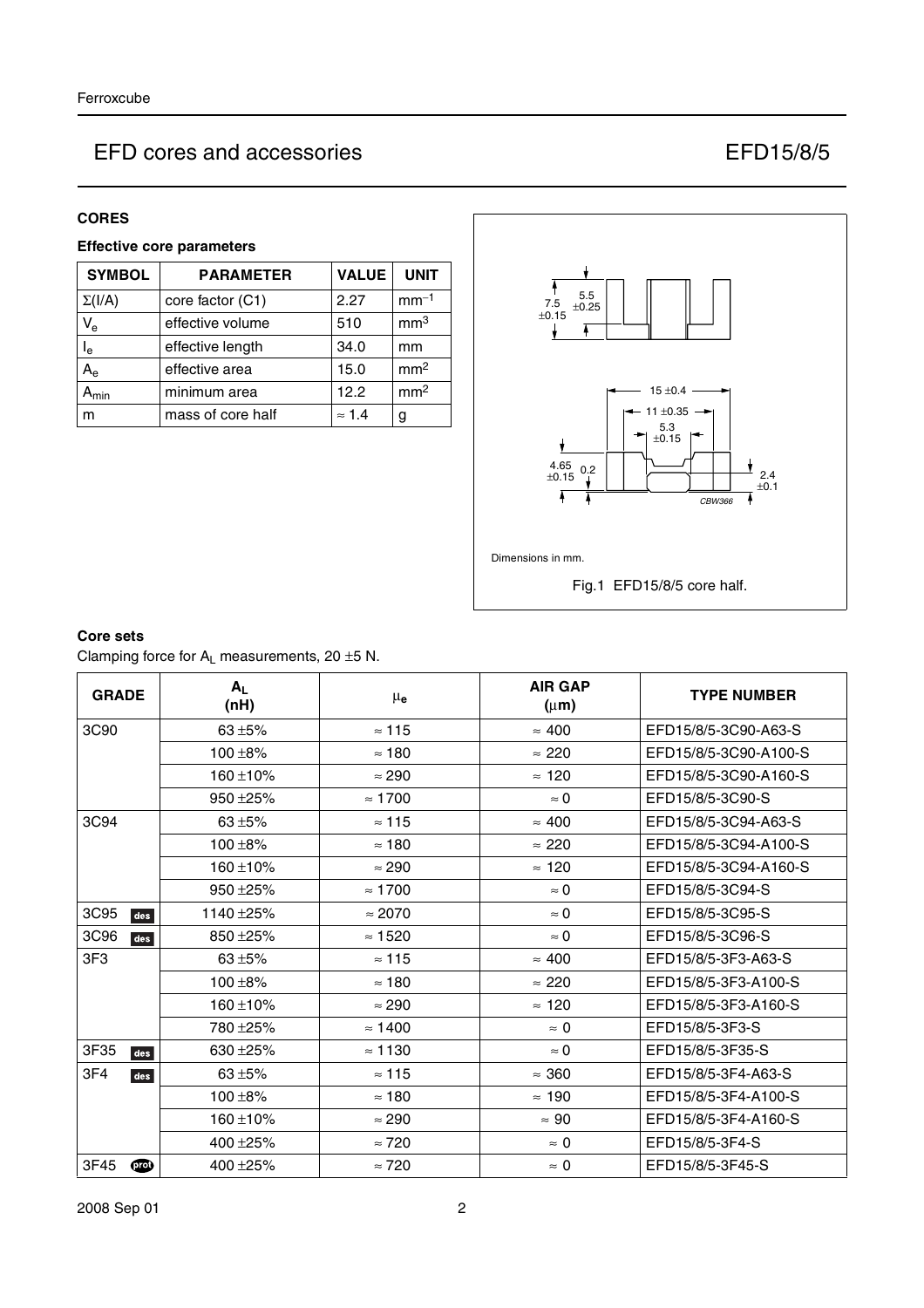|                 | $B(mT)$ at                                      |                                                 | CORE LOSS (W) at                             |                                                 |                                                |                                                |  |  |  |
|-----------------|-------------------------------------------------|-------------------------------------------------|----------------------------------------------|-------------------------------------------------|------------------------------------------------|------------------------------------------------|--|--|--|
| <b>GRADE</b>    | $H = 250$ A/m;<br>$f = 25$ kHz;<br>$T = 100 °C$ | $f = 100$ kHz;<br>$B = 100$ mT;<br>$T = 100 °C$ | f = 100 kHz;<br>$B = 200$ mT;<br>$T = 25 °C$ | $f = 100$ kHz;<br>$B = 200$ mT;<br>$T = 100 °C$ | $f = 400$ kHz;<br>$B = 50$ mT;<br>$T = 100 °C$ | $f = 500$ kHz;<br>$B = 50 mT;$<br>$T = 100 °C$ |  |  |  |
| 3C90            | $\geq$ 320                                      | $\leq 0.057$                                    |                                              |                                                 |                                                |                                                |  |  |  |
| 3C94            | $\geq 320$                                      | $\leq 0.045$                                    |                                              | $\leq 0.28$                                     |                                                |                                                |  |  |  |
| 3C95            | $\geq$ 320                                      |                                                 | $\leq 0.28$                                  | $\leq 0.27$                                     |                                                |                                                |  |  |  |
| 3C96            | $\geq$ 340                                      | $\leq 0.035$                                    |                                              | $\leq 0.22$                                     | $\leq 0.09$                                    | $\leq 0.19$                                    |  |  |  |
| 3F35            | $\geq$ 300                                      |                                                 |                                              |                                                 | $\leq 0.05$                                    | $≤ 0.06$                                       |  |  |  |
| 3F <sub>3</sub> | $\geq 315$                                      | $\leq 0.06$                                     |                                              |                                                 | $\leq 0.1$                                     |                                                |  |  |  |
| 3F4             | $\geq$ 250                                      |                                                 |                                              |                                                 |                                                |                                                |  |  |  |

## **Properties of core sets under power conditions**

# **Properties of core sets under power conditions (continued)**

|                 | $B(mT)$ at                                      | CORE LOSS (W) at                                |                                              |                                              |                                                     |  |  |
|-----------------|-------------------------------------------------|-------------------------------------------------|----------------------------------------------|----------------------------------------------|-----------------------------------------------------|--|--|
| <b>GRADE</b>    | $H = 250$ A/m;<br>$f = 25$ kHz;<br>$T = 100 °C$ | $f = 500$ kHz;<br>$B = 100 mT;$<br>$T = 100 °C$ | $f = 1$ MHz;<br>$B = 30$ mT;<br>$T = 100 °C$ | $f = 1$ MHz;<br>$B = 50$ mT;<br>$T = 100 °C$ | $f = 3 MHz;$<br>$\ddot{B}$ = 10 mT;<br>$T = 100 °C$ |  |  |
| 3C90            | $\geq 320$                                      |                                                 |                                              |                                              |                                                     |  |  |
| 3C94            | $\geq 320$                                      |                                                 |                                              |                                              |                                                     |  |  |
| 3C95            | $\geq 320$                                      |                                                 |                                              |                                              |                                                     |  |  |
| 3C96            | $\geq$ 340                                      |                                                 |                                              |                                              |                                                     |  |  |
| 3F35            | $\geq 300$                                      | $\leq 0.5$                                      |                                              |                                              |                                                     |  |  |
| 3F <sub>3</sub> | $\geq 315$                                      |                                                 |                                              |                                              |                                                     |  |  |
| 3F4             | $\geq$ 250                                      |                                                 | $≤ 0.15$                                     |                                              | $\leq 0.24$                                         |  |  |
| 3F45            | $\geq$ 250                                      |                                                 | $≤ 0.12$                                     | $\leq 0.45$                                  | $\leq 0.2$                                          |  |  |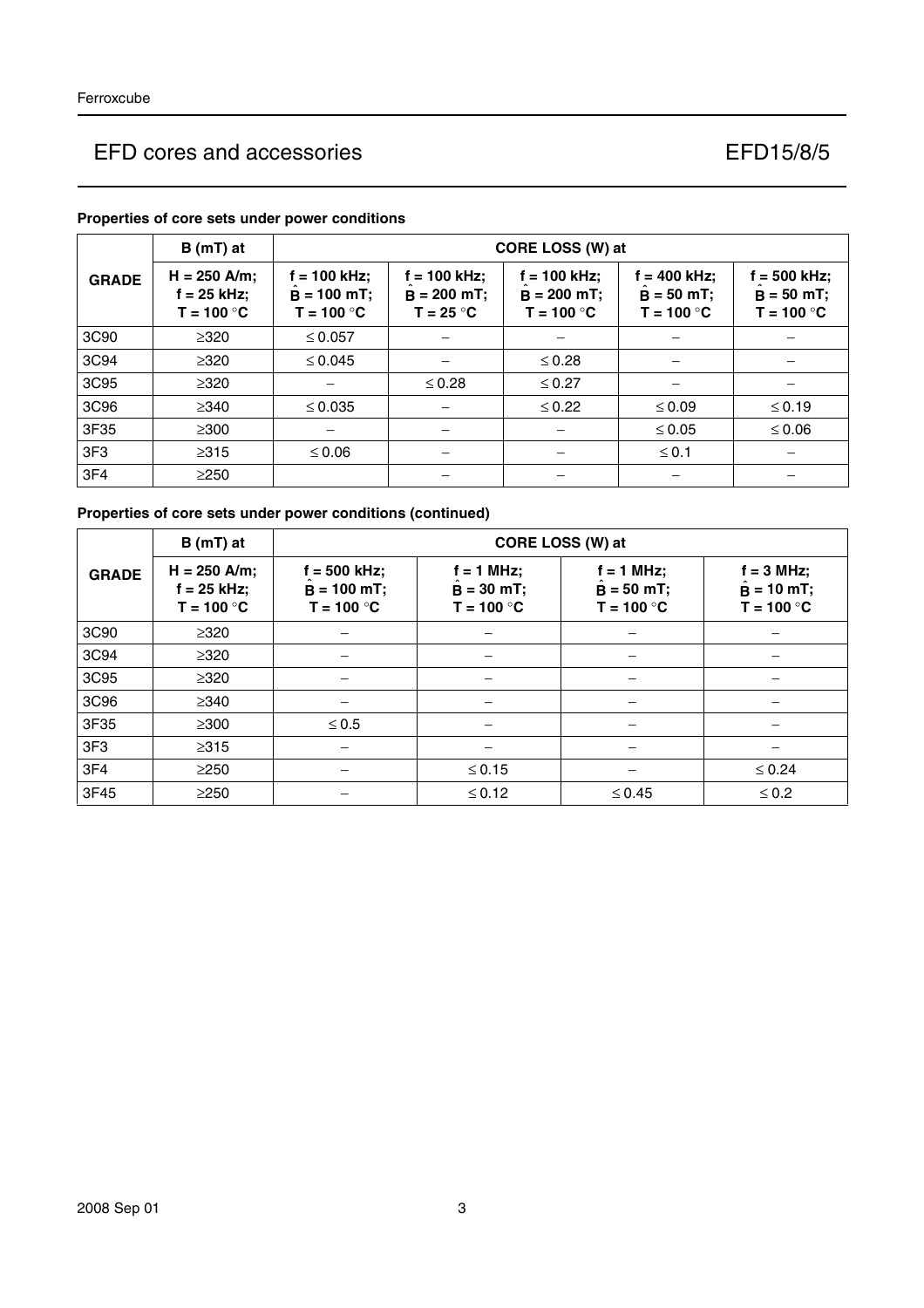## **COIL FORMERS**

## **General data**

| <b>PARAMETER</b>              | <b>SPECIFICATION</b>                                                                                                   |
|-------------------------------|------------------------------------------------------------------------------------------------------------------------|
| Coil former material          | phenolformaldehyde (PF), glass reinforced, flame retardant in accordance with<br>"UL 94V-0"; UL file number E167521(M) |
| Pin material                  | copper-tin alloy (CuSn), Ni flash, tin (Sn) plated, see note 1                                                         |
| Maximum operating temperature | 180 °C, "IEC 60085", class H                                                                                           |
| Resistance to soldering heat  | "IEC 60068-2-20", Part 2, Test Tb, method 1B, 350 °C, 3.5 s                                                            |
| Solderability                 | "IEC 60068-2-20", Part 2, Test Ta, method 1: 235 °C, 2 s                                                               |



### **Winding data and area product for EFD15/8/5 coil former with 8-pins**

| <b>NUMBER OF</b><br><b>SECTIONS</b> | <b>WINDING</b><br><b>AREA</b><br>(mm <sup>2</sup> ) | <b>MINIMUM</b><br><b>WINDING</b><br><b>WIDTH</b><br>(mm) | <b>AVERAGE</b><br><b>LENGTH OF</b><br><b>TURN</b><br>(mm) | <b>AREA</b><br><b>PRODUCT</b><br>Ae x Aw<br>(mm <sup>4</sup> ) | <b>TYPE NUMBER</b>   |
|-------------------------------------|-----------------------------------------------------|----------------------------------------------------------|-----------------------------------------------------------|----------------------------------------------------------------|----------------------|
|                                     | 14.8                                                | 8.85                                                     | 26.3                                                      | 222                                                            | $CSH-EFD15-1S-8P(1)$ |

### **Note**

1. Also available with post-inserted pins.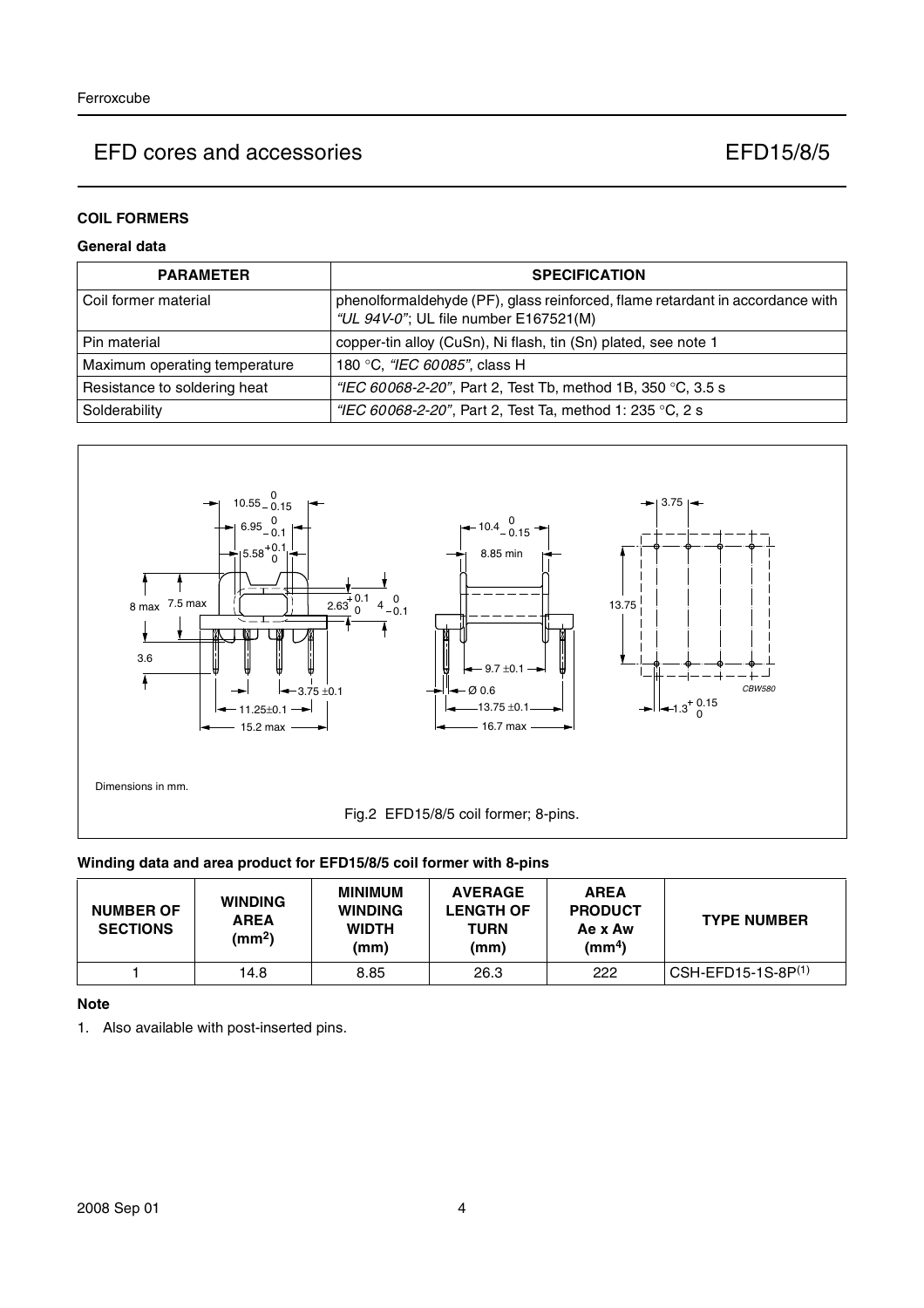# **COIL FORMERS**

## **General data**

| <b>PARAMETER</b>              | <b>SPECIFICATION</b>                                                                                                       |
|-------------------------------|----------------------------------------------------------------------------------------------------------------------------|
| l Coil former material        | liquid crystal polymer (LCP), glass reinforced, flame retardant in accordance<br>with "UL 94V-0"; UL file number E54705(M) |
| Pin material                  | copper-tin alloy (CuSn), nickel flash, tin (Sn) plated                                                                     |
| Maximum operating temperature | 155 °C, "IEC 60085", class F                                                                                               |
| Resistance to soldering heat  | "IEC 60068-2-20", Part 2, Test Tb, method 1B, 350 °C, 3.5 s                                                                |
| Solderability                 | "IEC 60068-2-20", Part 2, Test Ta, method 1: 235 °C, 2 s                                                                   |



## **Winding data and area product for EFD15/8/5 coil former (PCB) with 8-pins**

| <b>NUMBER OF</b><br><b>SECTIONS</b> | <b>WINDING</b><br><b>AREA</b><br>(mm <sup>2</sup> ) | <b>MINIMUM</b><br><b>WINDING</b><br><b>WIDTH</b><br>(mm) | <b>AVERAGE</b><br><b>LENGTH OF</b><br>TURN<br>(mm) | <b>AREA</b><br><b>PRODUCT</b><br>Ae x Aw<br>(mm <sup>4</sup> ) | <b>TYPE NUMBER</b> |
|-------------------------------------|-----------------------------------------------------|----------------------------------------------------------|----------------------------------------------------|----------------------------------------------------------------|--------------------|
|                                     | 16.7                                                | 9.15                                                     | 25.6                                               | 251                                                            | CPH-EFD15-1S-8PD-Z |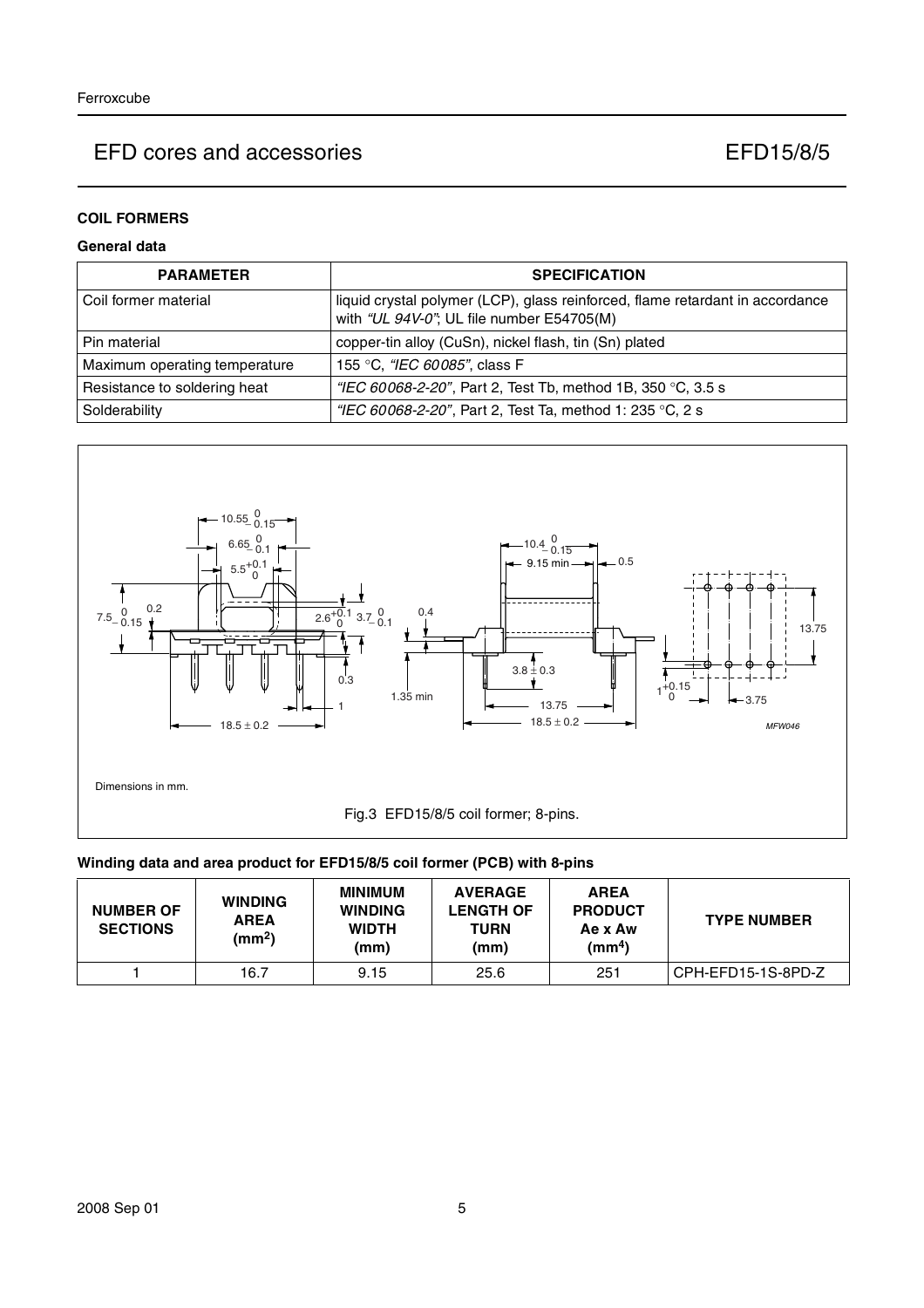### **COIL FORMERS**

## **General data**

| <b>PARAMETER</b>              | <b>SPECIFICATION</b>                                                                                                        |
|-------------------------------|-----------------------------------------------------------------------------------------------------------------------------|
| l Coil former material        | liquid crystal polymer (LCP), glass reinforced, flame retardant in accordance<br>with "UL 94V-0"; UL file number E54705 (M) |
| Solder pad material           | copper-tin alloy (CuSn), tin (Sn) plated                                                                                    |
| Maximum operating temperature | 155 °C, "IEC 60085", class F                                                                                                |
| Resistance to soldering heat  | "IEC 60068-2-20", Part 2, Test Tb, method 1B, 350 °C, 3.5 s                                                                 |
| Solderability                 | "IEC 60068-2-20", Part 2, Test Ta, method 1: 235 °C, 2 s                                                                    |



### **Winding data and area product for EFD15/8/5 coil former (SMD)**

| <b>NUMBER</b><br>ΟF<br><b>SECTIONS</b> | <b>NUMBER</b><br><b>OF SOLDER</b><br><b>PADS</b> | <b>WINDING</b><br><b>AREA</b><br>(mm <sup>2</sup> ) | MINIMUM<br><b>WINDING</b><br><b>WIDTH</b><br>(mm) | <b>AVERAGE</b><br><b>LENGTH OF</b><br>TURN<br>(mm) | <b>AREA</b><br><b>PRODUCT</b><br>Ae x Aw<br>(mm <sup>4</sup> ) | <b>TYPE NUMBER</b> |
|----------------------------------------|--------------------------------------------------|-----------------------------------------------------|---------------------------------------------------|----------------------------------------------------|----------------------------------------------------------------|--------------------|
|                                        | 10                                               | 16.0                                                | 8.9                                               | 26                                                 | 240                                                            | CPHS-EFD15-1S-10P  |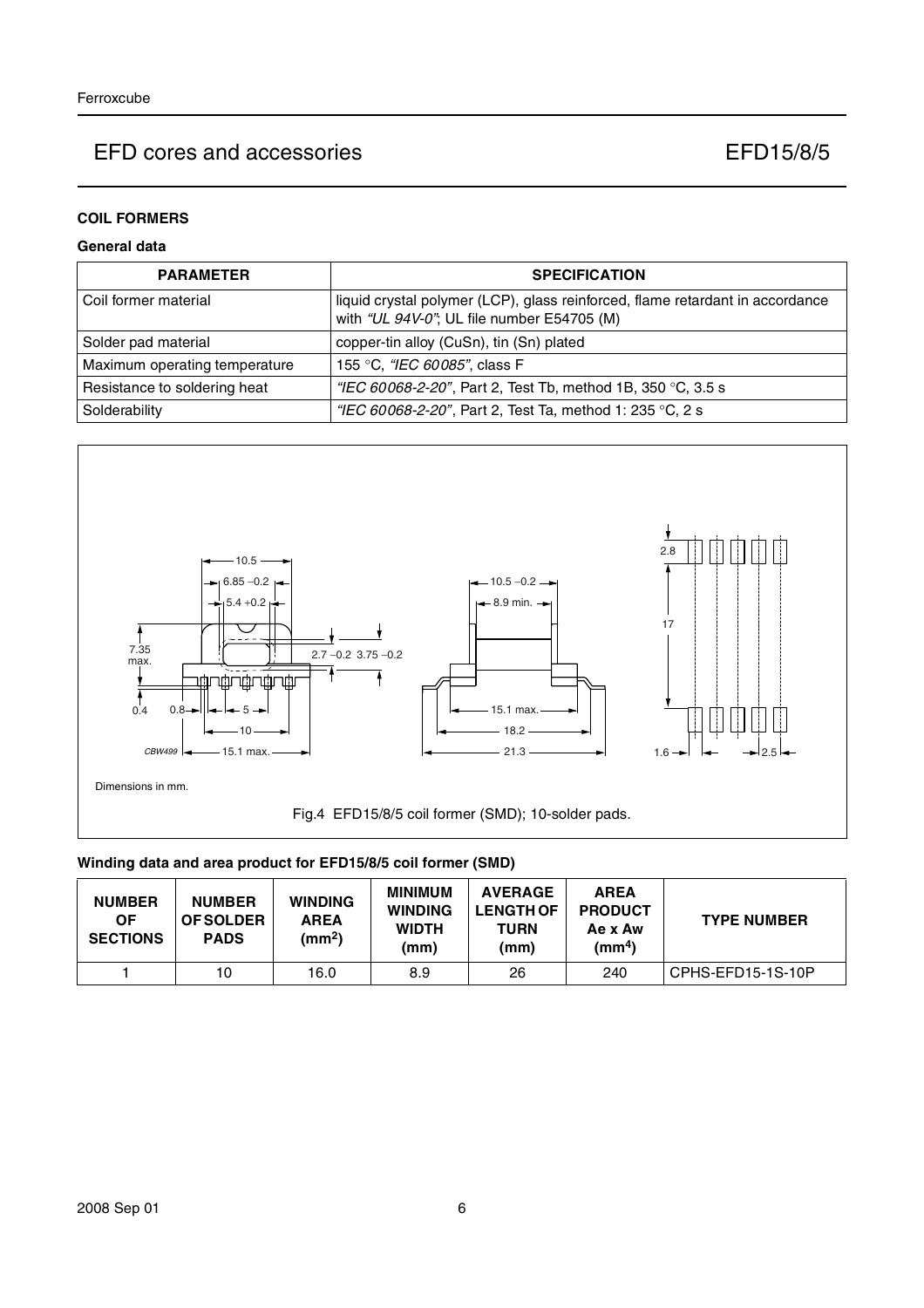# **COIL FORMERS**

## **General data**

| <b>PARAMETER</b>              | <b>SPECIFICATION</b>                                                                                                   |
|-------------------------------|------------------------------------------------------------------------------------------------------------------------|
| l Coil former material        | phenolformaldehyde (PF), glass reinforced, flame retardant in accordance with<br>"UL 94V-0"; UL file number E41429 (M) |
| l Pin material                | copper-tin alloy (CuSn), tin (Sn) plated                                                                               |
| Maximum operating temperature | 180 °C, "IEC 60085", class H                                                                                           |
| Resistance to soldering heat  | "IEC 60068-2-20", Part 2, Test Tb, method 1B, 350 °C, 3.5 s                                                            |
| Solderability                 | "IEC 60068-2-20", Part 2, Test Ta, method 1: 235 °C, 2 s                                                               |



## **Winding data and area product for EFD15/8/5 (SMD) coil former**

| <b>NUMBER OF</b><br><b>SECTIONS</b> | <b>WINDING</b><br><b>AREA</b><br>$\text{(mm}^2)$ | <b>MINIMUM</b><br><b>WINDING</b><br><b>WIDTH</b><br>(mm) | <b>AVERAGE</b><br><b>LENGTH OF</b><br>TURN<br>(mm) | <b>AREA</b><br><b>PRODUCT</b><br>Ae x Aw<br>(mm $^{4}$ ) | <b>TYPE NUMBER</b> |
|-------------------------------------|--------------------------------------------------|----------------------------------------------------------|----------------------------------------------------|----------------------------------------------------------|--------------------|
|                                     | 16.7                                             | 9.25                                                     | 24.1                                               | 251                                                      | CSHS-EFD15-1S-8P-Z |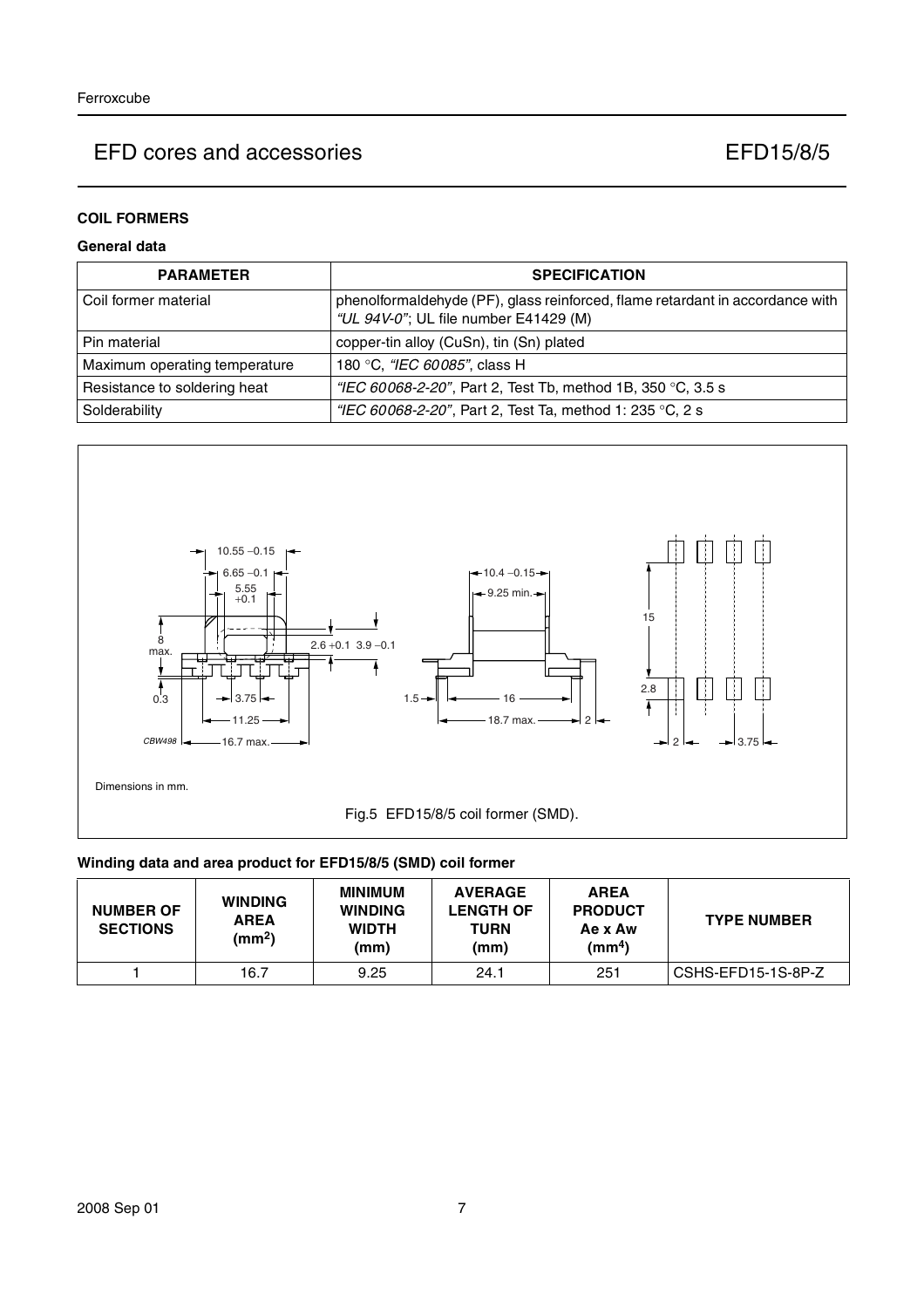# **MOUNTING PARTS**

## **General data**

| <b>ITEM</b> | <b>REMARKS</b>                                          | <b>FIGURE</b> | <b>TYPE NUMBER</b> |
|-------------|---------------------------------------------------------|---------------|--------------------|
| Clamp       | stainless steel (CrNi); clamping force $\approx$ 25 N   |               | CLM-EFD15          |
| Clip        | stainless steel (CrNi); clamping force $\approx$ 12.5 N |               | CLI-EFD15          |